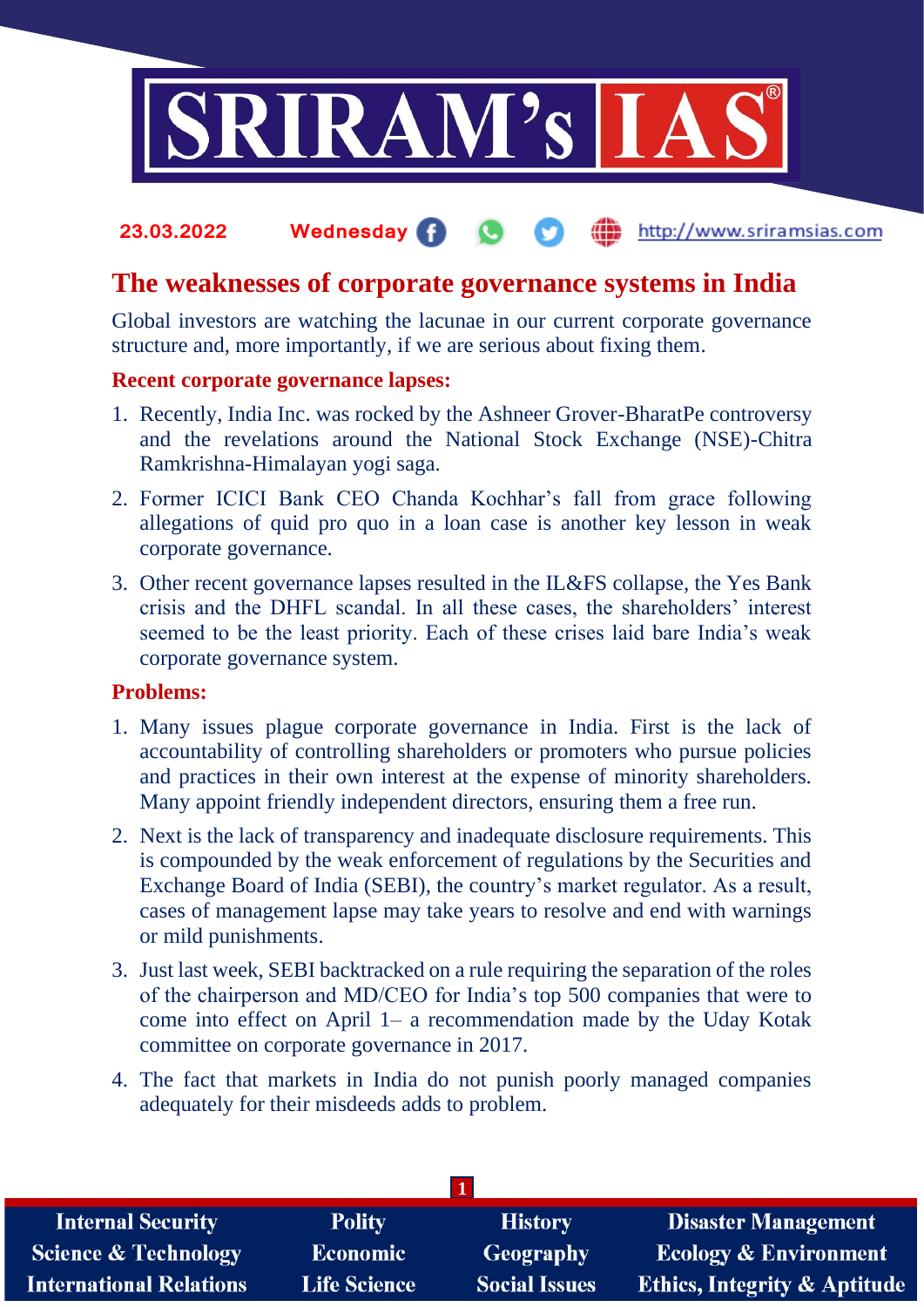

#### **23.03.2022 Wednesday** http://www.sriramsias.com

5. Analysts and investors have serious concerns about weak corporate governance ranging from opacity, lack of diversity and related party transactions, to the concentration of powers and authority in promoters.

# Weaknesses of the Indian System of CG

- Lack of Whistle Blower policy
- Unlisted Investment Companies
- Accounting Gimmicks
- Poor shareholder participation
- Obliging auditors
- Other Problems: A soft state, lethargic and slow moving judicial system, a value system that is indifferent to moral turpitudes, an inefficient market regulator and poor enforcement of rules and regulations have all combined to ensure that though the ideal of corporate governance is kept at high pedestal, it is but occasionally put into practice

## **Way Forward:**

- 1. India must seriously penalize auditors and boards of companies for overlooking management follies.
- 2. A combination of disclosure, regulation, enforcement and investor activism can improve corporate governance.
- 3. Implement the Uday Kotak committee recommendations on corporate governance.

## **Need for better corporate governance:**

1. Trust, transparency and accountability are hallmarks of strong corporate governance that can help build investor confidence and earn their trust.

| <b>Internal Security</b>        | <b>Polity</b>       | <b>History</b>       | <b>Disaster Management</b>              |  |  |
|---------------------------------|---------------------|----------------------|-----------------------------------------|--|--|
| <b>Science &amp; Technology</b> | <b>Economic</b>     | <b>Geography</b>     | <b>Ecology &amp; Environment</b>        |  |  |
| <b>International Relations</b>  | <b>Life Science</b> | <b>Social Issues</b> | <b>Ethics, Integrity &amp; Aptitude</b> |  |  |